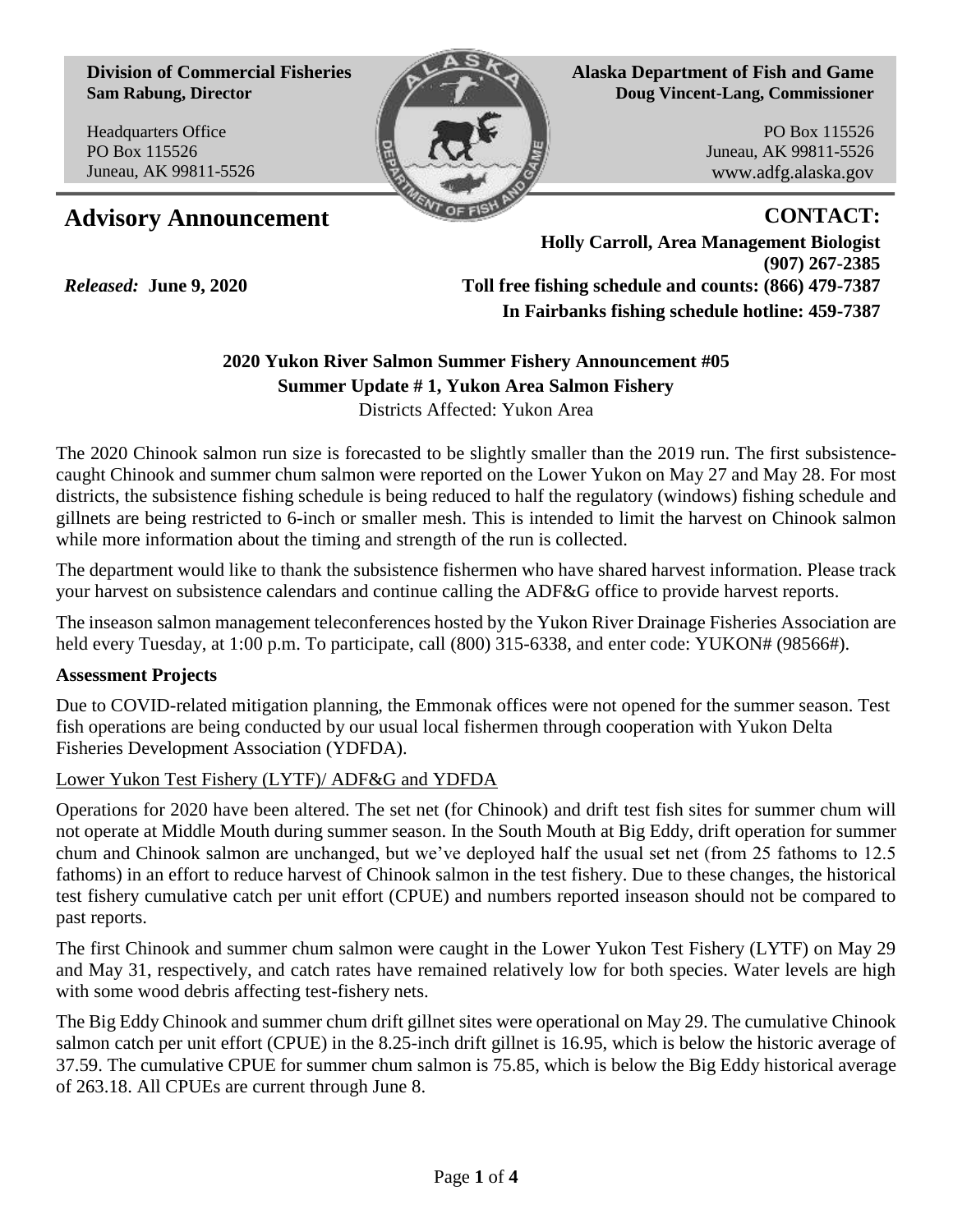The Big Eddy set gillnet site began operations on June 3. The cumulative Chinook salmon CPUE for the 8.5-inch set gillnet at Big Eddy is 1.74. This year's CPUE values are not directly comparable to historical CPUEs but should still give an indication of large groups of fish entering the river.

Any Chinook salmon healthy enough will be released alive from the test nets. Injured salmon and mortalities will be distributed to community members by the Tribal council, or on a first come, first-served basis from a public dock.

#### Sonar Project near Pilot Station/ ADF&G

The Pilot Station sonar full operations began on June 7. Crew noted high water levels with moderate debris. Chinook salmon passage is estimated to be 2,244 fish, which is below the historical cumulative average of 6,844 fish. Summer chum salmon passage is estimated to be 133 fish, which is below the historical cumulative median of 7,358 fish. All estimates are current through June 8.

#### Chena River Tower and Eagle Sonar / ADF&G

These projects will begin operations later this season when fish arrive in the area.

#### ADF&G, USFWS, and TCC projects that will not operate in 2020

Due to COVID-19 travel restrictions or funding concerns, these projects will not operate: East Fork Andreafsky Weir, Anvik River Sonar, Gisasa River Weir, Henshaw Creek Weir, and Salcha River tower/sonar.

#### **Management Strategy**

Chinook salmon are just beginning to enter the river. Subsistence fishing times are being limited to half of the regulatory "windows" fishing schedule and gillnets are being restricted to 6-inch or smaller mesh prior to the first pulse arriving. This is intended to limit the harvest of Chinook salmon while more information about the timing and strength of the run is collected. These conservative actions are being implemented in each district based on run timing as the fish move upriver.

The 2020 summer chum salmon run is expected to be average. Due to limited buyer capacity, commercial summer chum fishing openings may be delayed until mid-June in Districts 1 and 2. There is no commercial buyer this year in District 4.

#### **Current Subsistence Management Actions**

Subsistence salmon fishing gear includes: gillnets, fish wheels, and dip nets during open salmon fishing periods. During subsistence salmon fishing closures, fishing for non-salmon species is allowed. However, gillnets are restricted to 4-inch or smaller mesh. If you are unsure if a gear is legal or have any questions about fishing, please call (907) 267-2385.

**South Coastal District** (from the Naskonat Peninsula north to 62 degrees North latitude which includes Hooper Bay and Scammon Bay):

Subsistence fishing is open 24 hours a day, seven days a week with gillnets restricted to 6-inch or smaller mesh.

**District 1** (including the Black River, and communities of Emmonak, Nunam Iqua, Alakanuk, and Kotlik):

## Subsistence fishing is **on a reduced regulatory schedule with gillnets restricted to 6-inch or smaller mesh for two 18-hour periods per week:**

- 2 p.m. Fridays to 8 a.m. Saturdays
- 2 p.m. Tuesdays to 8 a.m. Wednesdays

**District 2** (including Mountain Village, Pitkas Point, St. Mary's, Pilot Station, and Marshall):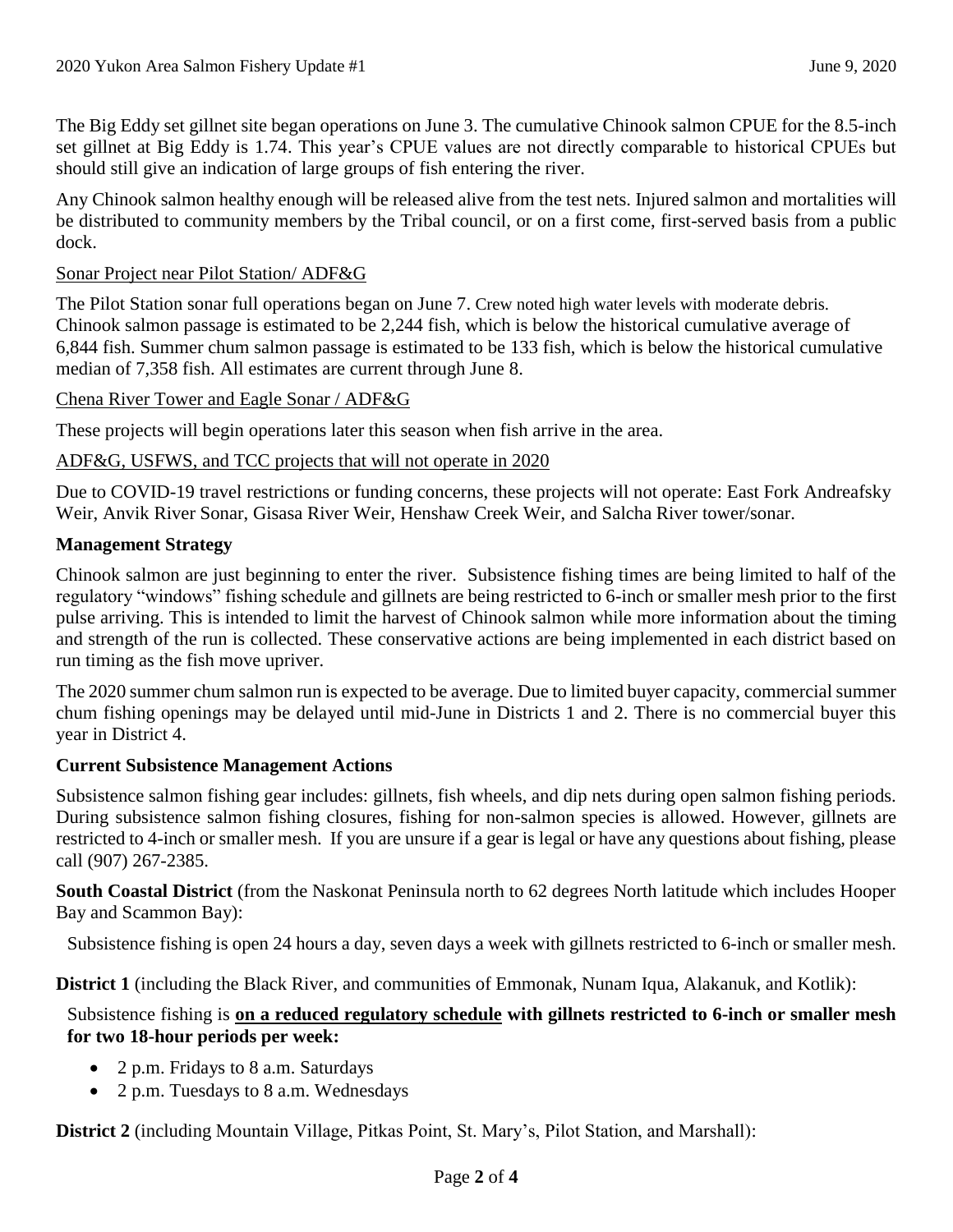## Subsistence fishing is **on a reduced regulatory schedule with gillnets restricted to 6-inch or smaller mesh for two 18-hour periods per week:**

- 2 p.m. Saturdays to 8 a.m. Sundays
- 2 p.m. Wednesdays to 8 a.m. Thursdays

**District 3** (including Russian Mission and Holy Cross):

Subsistence fishing is currently open with 7.5-inch or smaller mesh gillnets.

**Effective 2 a.m., Wednesday, June 10 subsistence salmon fishing will close. Subsistence salmon fishing will reopen Wednesday, June 10, at 2 p.m. on a reduced regulatory schedule with gillnets restricted to 6 inch or smaller mesh for two 18-hour periods per week:**

- 2 p.m. Wednesdays to 8 a.m. Thursdays
- 2 p.m. Saturdays to 8 a.m. Sundays

## **Innoko River:**

Subsistence fishing is open 24 hours a day, seven days per week with 7.5-inch or smaller mesh gillnets and fish wheels.

## **District 4:**

**Subdistrict 4-A** (Grayling, Anvik, Kaltag, Nulato, and Koyukuk):

Subsistence fishing is currently open with 7.5-inch or smaller mesh gillnets.

**Effective 6 a.m., Saturday, June 13 subsistence salmon fishing will close. Subsistence salmon fishing will reopen Saturday, June 13, at 6 p.m. on a reduced regulatory schedule with gillnets restricted to 6-inch or smaller mesh for two 24-hour periods per week:** 

- 6 p.m. Saturdays to 6 p.m. Sundays
- 6 p.m. Tuesdays to 6 p.m. Wednesdays

**Subdistrict 4-B and 4-C** (Galena and Ruby):

Subsistence fishing is currently open 24 hours a day with 7.5-inch or smaller mesh gillnets.

**Effective 6 a.m., Tuesday, June 16 subsistence salmon fishing will close. Subsistence salmon fishing will reopen Tuesday, June 16, at 6 p.m. on a reduced regulatory schedule with gillnets restricted to 6-inch or smaller mesh for two 24-hour periods per week:**

- 6 p.m. Tuesdays to 6 p.m. Wednesdays
- 6 p.m. Saturdays to 6 p.m. Sundays

**Koyukuk River** (Huslia, Hughes, Alatna, Allakaket, and Bettles):

Subsistence salmon fishing in the Koyukuk River is open 24 hours a day, seven days a week with 7.5 inch or smaller mesh gillnets. A subsistence fishing permit is required for all species in the Koyukuk River above Bettles including the community of Wiseman.

## **District 5:**

Subsistence fishing is currently open 24 hours a day, seven days per week with 7.5-inch or smaller mesh gillnets.